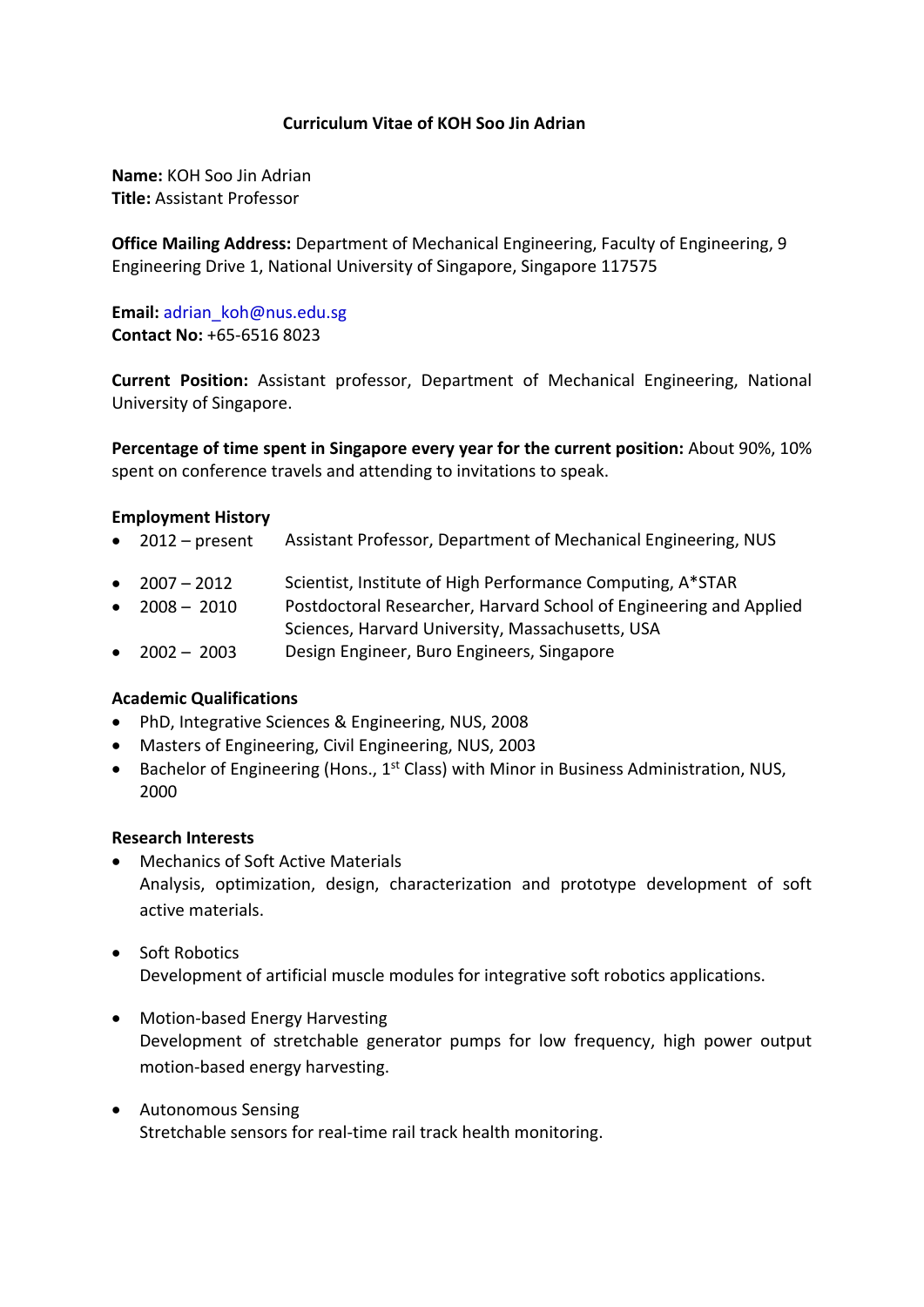• Applied Mechanics

For design of innovative solar panel designs and deployment, and devising standards for safety harnesses for use in work sites.

# **Selected List of Publications**

- 1. A. T. Mathew, C. Liu, T. Y. N. Ng and S. J. A. Koh, "A high energy dielectric-elastomeramplified piezoelectric (DEAmP) to harvest low frequency motions". Sens. Act. A 294 (2019): 61–72.
- 2. Y. F. Goh, S. Akbari, V. T. K. Vo and S. J. A. Koh, "Electrically-Induced Actuation of Acrylic-Based Dielectric Elastomers in Excess of 500% Strain". Soft Robotics 6 (2018): 675–684.
- 3. S. J. A. Koh, C. Keplinger, R. Kaltseis, C. C. Foo, R. Baumgartner, S. Bauer and Z. Suo, "High-performance electromechanical transduction using laterally-constrained dielectric elastomers part I: Actuation processes". J. Mech. Phys. Sol. 105 (2017): 81–94.
- 4. A. T. Mathew and S. J. A. Koh, "Operational limits of a non-homogeneous dielectric elastomer transducer", Int. J. Smart Nano Mat. DOI: 10.1080/19475411.2017.1421276 (2017).
- 5. V. T. K. Vo, A. T. Mathew and S. J. A. Koh, "Stackable configurations of artificial muscle modules that is continuously-tunable by voltage". SPIE EAPAD 2017 10163 (2017): art. no. 101632K.
- 6. Y. S. Teh and S. J. A. Koh, "Giant continuously-tunable actuation of a dielectric elastomer ring actuator". Ex. Mech. Lett. 9 (2016): 195–203
- 7. H. Shea, S. J. A. Koh, I. Graz and J. Shintake, "Dielectric Elastomers as EAPs: How to start experimenting with them?" Book Chapter in Electromechanically Active Polymers, Polymers and Polymeric Composites: A Reference Series, Springer International (2016), Chapter 34, pp 767–788.
- 8. Y. Wong, J. Goh and S. J. A. Koh, "Prototype demonstration of a stretchable energy harvester" in Proceedings of 1st International Symposium of Engineering Science, Singapore, May 19–20, 2015.
- 9. Q. J. Lim, P. Wang, S. J. A. Koh, E. H. Khoo and K. Bertoldi, "Wave propagation in fractal-inspired self-similar beam lattices". Appl. Phys. Lett. 107 (2015): 221911.
- 10. R. Kaltseis, C. Keplinger, S. J. A. Koh, R. Baumgartner, Y. F. Goh, W. H. Ng, A. Kogler, A. Trols, C. C. Foo, Z. Suo and S. Bauer, "Natural rubber for sustainable high-power electrical energy generation". RSC Adv. 4 (2014): 27905–27913.
- 11. C. C. Foo, S. J. A. Koh, C. Keplinger, R. Kaltseis, S. Bauer and Z. Suo, "Performance of Dielectric Elastomer Generators". J. Appl. Phys. 111 (2012): art. no. 094107.
- 12. C. C. Foo, S. Cai, S. J. A. Koh, S. Bauer and Z. Suo, "Model of Dissipative Dielectric Elastomers". J. Appl. Phys. 111 (2012): art. no. 034102.
- 13. X. Zhao, S. J. A. Koh and Z. Suo, "Nonequilibrium Thermodynamics of Dielectric Elastomers". Int. J. Appl. Mech. 3 (2011): 203–217.